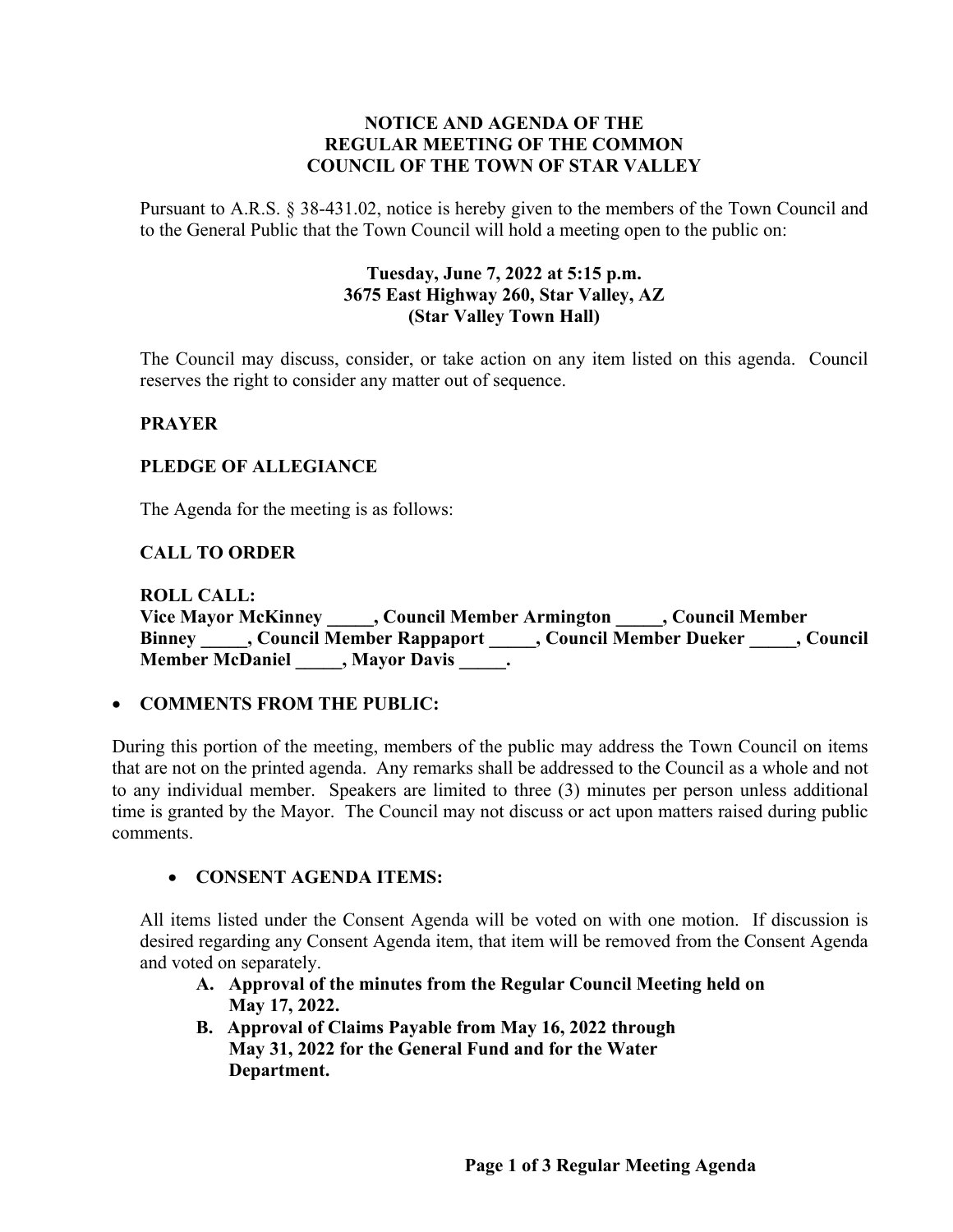# • **DISCUSSION ITEMS:**

- **1. Public hearing, discussion and possible action to adopt Resolution No. R 22-04 , adopting the final budget for fiscal year July 1, 2022 through June 30, 2023 in the amount of \$5,583,700. Presentation by Town Manager Grier.**
- **2. Discussion and possible action concerning replacement of playground equipment for the TOTS area in the Star Valley Town Park. The current equipment poses a safety risk. Town Manager Grier recommends going forward to research options and to obtain cost estimates.**

Council reserves the right to suspend the order of the agenda for consideration of a motion to recess/adjourn to executive session, pursuant to A.R.S. § 38-431.03, et seq., to discuss any item(s) listed on the regular meeting agenda that would be authorized for executive session under:

# **CLASSIFICATIONS FOR EXECUTIVE SESSION**

Note: Should an executive session be convened on any item(s) listed on the regular meeting agenda, Council will review, discuss, or receive advice of Counsel, which will be considered under the respectively approved classifications listed below**:**

a. A.R.S. § 38-431.03.A.1 – Discussion or consideration of employment, assignment, appointment, promotion, demotion, dismissal, salaries, disciplining or resignation of a public officer, appointee or employee of any public body, except that, with the exception of salary discussions, an officer, appointee or employee may demand that the discussion or consideration occur at a public meeting. The public body shall provide the officer, appointee, or employee with written notice of the executive session as is appropriate but not less than twenty-four hours for the officer, appointee, or employee to determine whether the discussion or consideration should occur at a public meeting.

b. A.R.S. § 38-431.03.A.2 - Discussion or consideration of records exempt by law from public inspection, including the receipt and discussion of information or testimony that is specifically required to be maintained as confidential by state or federal law.

c. A.R.S. § 38-431.03.A.3 - Discussion or consultation for legal advice with the attorney or attorneys of the public body.

d. A.R.S. § 38-431.03.A.4 - Discussion or consultation with the attorneys of the public body in order to consider its position and instruct its attorneys regarding the public body's position regarding contracts that are the subject of negotiations, in pending or contemplated litigation or in settlement discussions conducted in order to avoid or resolve litigation.

e. A.R.S. § 38-431.03.A.5 - Discussions or consultations with designated representatives of the public body in order to consider its position and instruct its representatives regarding negotiations with employee organizations regarding the salaries, salary schedules or compensation paid in the form of fringe benefits of employees of the public body.

f. A.R.S. § 38-431.03.A.6 - Discussion, consultation, or consideration for international and interstate negotiations or for negotiations by a city or town, or its designated representatives, with members of a tribal council, or its designated representatives, of an Indian reservation located within or adjacent to the city or town.